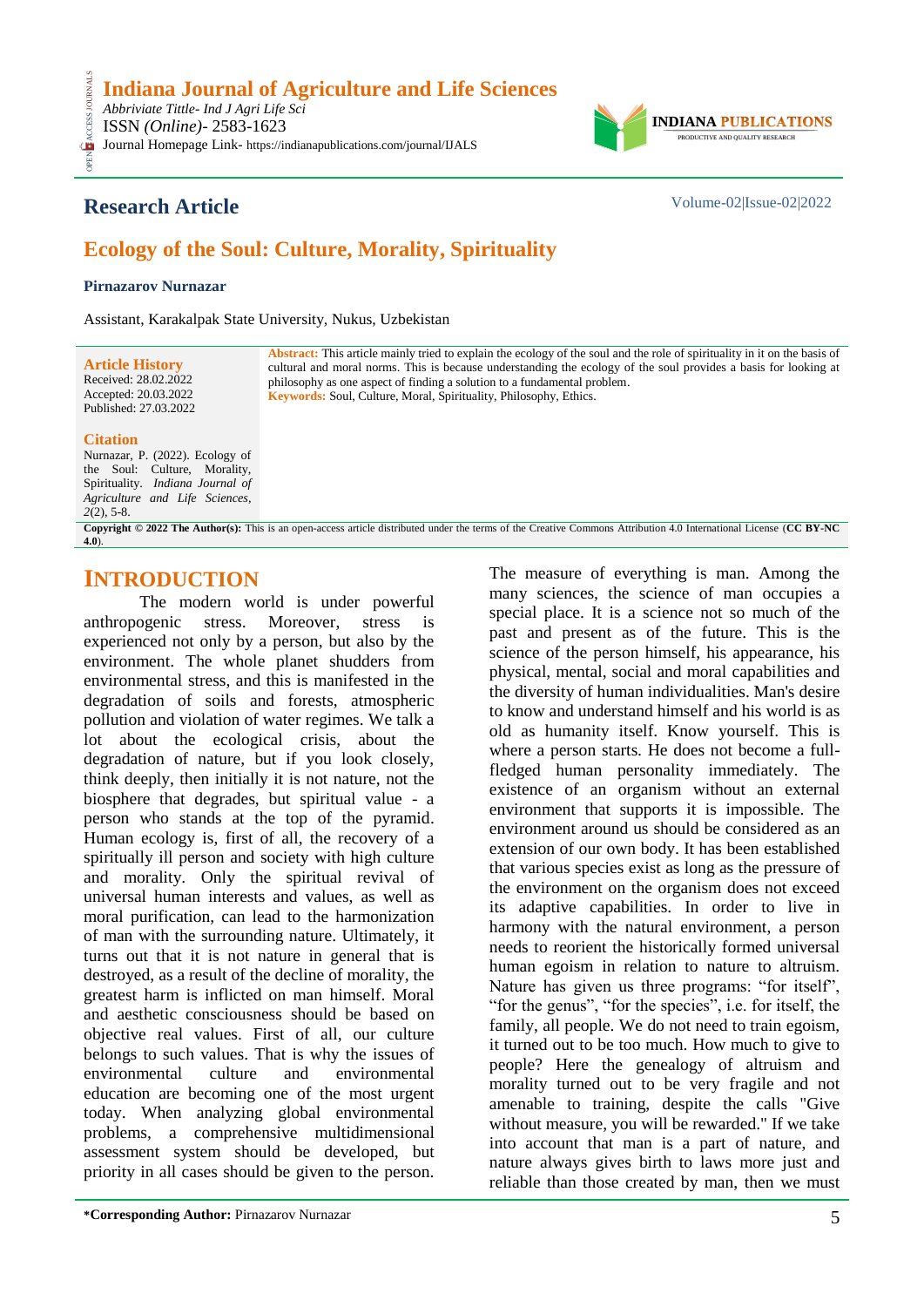realize that nature can be dominated only by obeying it. The main priority in the global environmental.

The formation consists in harmonization, or, as V.I.Vernadsky wrote, "reasoning" of the relationship between man and society with the biosphere. The measure of everything is a person and his health, which depends on the health of the environment. To preserve and maintain human health, it is necessary not only to preserve health and improve the environment, but also to preserve the environment. It is pointless to fight with nature, one must live in harmony with it. Many thinkers in the modern world are looking for the causes of the crisis, the decline of philosophy, the decline of morality, morality and the path to salvation. It is also natural for Kant, since the laws of nature are more reliable; in the natural laws of life, everything is interconnected, harmonious and stable, and there is no basis for its possible death. She might die unnatural, namely in the event that people themselves set and begin to implement thoughtless and destructive goals, which in the end can destroy the Earth's biosphere and turn our planet into a chaotic lifeless nebula.

Again and again we pose the eternal question: what to do? Where to go from all these unprecedented discoveries and inventions, from this absolutization of scientific and technological progress? It is necessary not to single-handedly combat the progress of civilization, not to slow down the development of science and technology, but to fight madness and stop it, say no to the crazy extremes of civilization, leading the world to an ecological catastrophe and death. Mankind must develop a new way of thinking, learn to think and educate people in love for the depth and beauty of thought itself. Creative thinking makes a person spiritually and physically healthy, stimulates him to active useful activity and helps to set and implement humanly achievable, noble goals. Whoever thinks well and highly morally, he lives and acts well and highly morally in our world. And the world is the whole reality as a whole, in its past, present and future. There are an infinite number of parts of the world, but we all have one world. We are in this world that is around. We live, we create one in the other.

The vital need, civic duty, life credo of each individual of our common home - planet Earth - is to promote universal and free human well-being, the moral improvement of man and society.

And here a special role is assigned to the intelligentsia. The dispute about the intelligentsia is as old as the world. Renewal and disclosure of the humanistic essence of a democratic society is unthinkable without the activation of the spiritual potential of society, contained in science, education, literature, and art.

The remarkable Russian writer B. Vasiliev rightly notes: "We need to clearly realize what a golden reserve of morality we possessed, I will simply remind the reader that honor and nobility were not the prerogative of the nobility, but were the property of national morality ... ".

What happened to us - one of the most spiritually rich countries? Here is what the famous French writer and publicist Jean d'Ormesson writes about this: "We all know what role Russia played in the development of European civilization. In my opinion, one cannot understand Italian art without seeing what the synthesis of the Pskov and Italian schools was like in the architecture of the Kremlin. European culture is unthinkable without Tolstoy, Dostoevsky, Pushkin, Griboedov, Lermontov, Gorky, Bulgakov, Pasternak...". It is no coincidence that many now say that the future of Russian literature is its past. Freedom, democracy is a constant responsibility, it must be carefully guarded. Here, too, great hopes are pinned on the intelligentsia. An intellectual is the first to see all the imperfections of life and cannot remain indifferent to them. This is a natural feeling of instinctive disgust and condemnation towards them. Hence, it is necessary to consider the cultural significance of intelligence as a constant and unswerving desire not to coolly contemplate social, personal and natural imperfections, but to ardently oppose imperfection and remake, improve, spiritualize, ennoble, humanize activity.

In the spirit of the best traditions of progressive thought in Uzbekistan, there was a desire to help society, the class, realize its destiny in the world. As early thinkers wrote that the country's intelligentsia are those organs of the people through which he seeks to understand his own situation. It is the intelligentsia, concentrating all the spiritual energy of the people, that is the bearer, custodian and distributor of universal human values.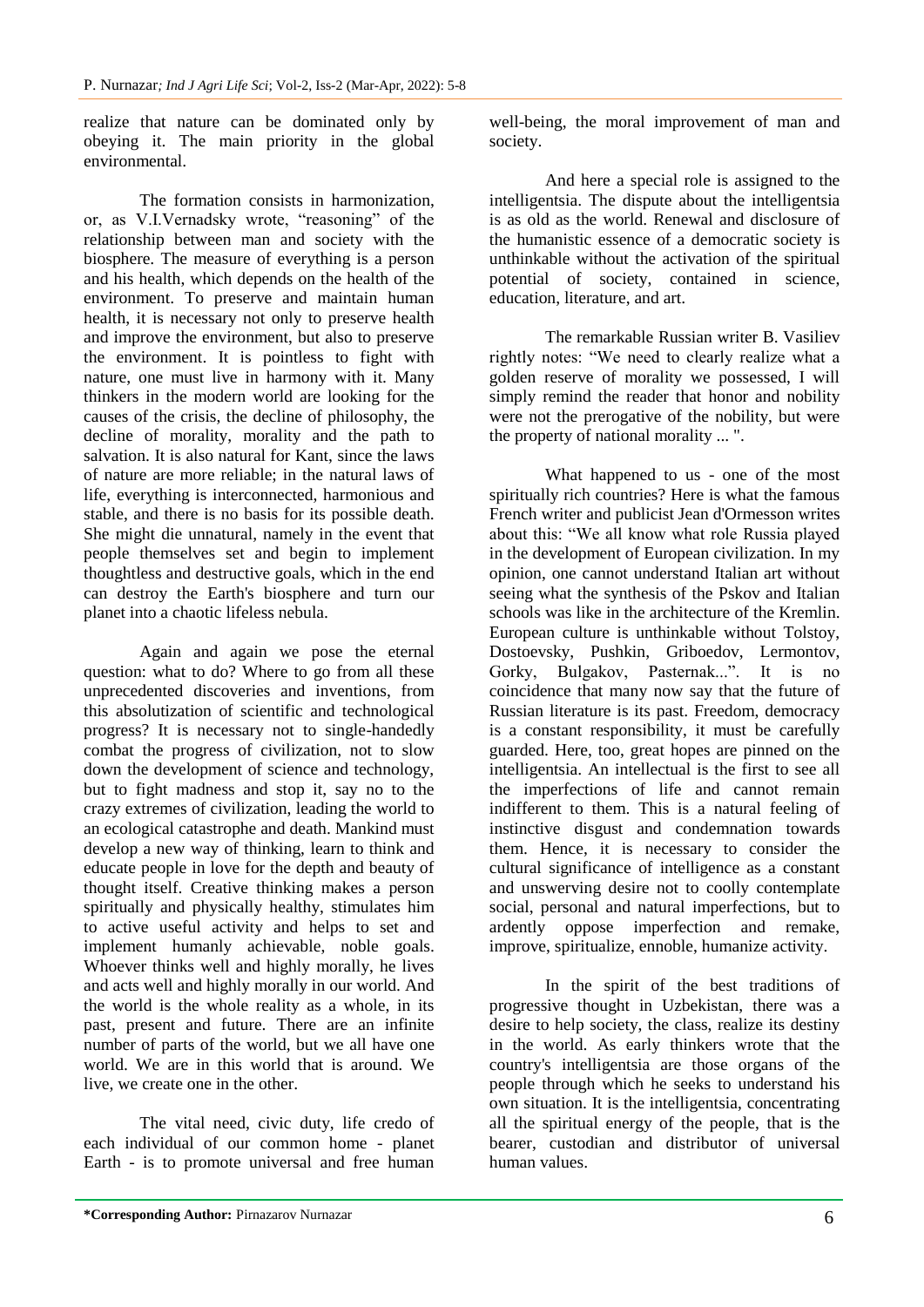The concept of "culture" is used to characterize certain historical eras, specific nationalities, as well as areas of people's spiritual life. Each socio-economic formation is characterized by a certain type of culture. In the transition from one formation to another, as a rule, everything valuable in the culture of the past is inherited. Our society is in dire need of a system of moral and cultural education. Education takes precedence over education. Education creates a person. Only the spirit of a person - his conscience, culture and morality take precedence over everything else.

With the upbringing of a person, things are not very good with us, worse than with education. Today's youth is focused today mainly on material values, while it is known that material poverty can be helped, but the poverty of the soul is impossible. Our primary task is to absorb fundamental cultural and moral values in the process of education. Moral education, as a process that heals our ailments, contains everything and protects both from ourselves and from negative surrounding forces. As B. Vasiliev emphasizes, morality exists according to the law of other bodies. It can be healthy or sick, high or low, but it cannot be absent, just as there cannot be a heart in a living organism. Speaking of heart. In everyday life, we often talk about the heart when a person has interruptions in heart rhythm or retrosternal pain, that is, we think in the same way as in diseases of other organs - the stomach, liver, kidneys ... To such an organ as the heart, this is very inaccurate, superficial approach. The heart is not just an organ that tirelessly performs a vital function, but also a kind of very sensitive spiritual and motivational center that reacts to almost all exogenous and endogenous environmental factors, including social ones. The heart, as it were, symbolizes both the spirit and the body. It contains the concentration of feelings and the painful point of the flesh. No wonder they say that the cracks of the world pass through the hearts of people. In order for the body and soul to be young, and for the people around you to be comfortable and cozy, it is necessary to have not only a healthy body, but also a healthy spirit, first of all, a kind, pure, warm and quivering heart.

Through the prism of their own hearts, people perceive life conflicts differently: good luck, prosperity, joy, love, grief and sorrow.

And how many popular expressions associated with the heart exist in our speech! Let us recall at least the lines from the song "Heart, you don't want peace ..." or Nekrasov's poetic lines: "That heart will not learn to love that is tired of hating."

The scientific potential of Uzbekistan in terms of quality was not inferior to the potential of the advanced Western countries. Yes, and in the Soviet years there was a rise in science, especially in the field of physics, aviation, astronautics, and other fundamental sciences. We have lost a lot, and have not learned to preserve and increase our best traditions. Much of what they believed in, what they aspired to, was destroyed. Corruption, commerce, ignorance, lack of spirituality penetrate even into the Temple of Science and Education. How to get out of this spiritual crisis? The true essence of the problem lies in the need to turn humanism into the most important criterion for the progress of society. Freedom, democracy, human rights are above all, they are above political regimes. Today, our society is in dire need of a system of moral education of its citizens, of turning them to universal, world values. The problem of the lack of spirituality of the younger generation is especially frightening. If we cannot build a future for our youth, then we must at least prepare them for the future and find fundamental moral foundations for our actions. The fate of the country largely depends not only on the intellectual, moral level of the people, but also on the conscience, honor, integrity of everyone, especially the spirituality and professional competence of the ideologists and leaders of the country.

The past that we have experienced must finally become a reliable lesson for the future. Through attention to global needs and understanding of the unity of man and environment, man and nature, we must come to the recognition of global brotherhood. Nothing else is given in this fragile world in which we live.

Human ecology to global needs and understanding of the unity of man and the environment, man and nature, we must come to the recognition of global brotherhood. Nothing else is given in this fragile world in which we live. It is necessary to rid the public consciousness of the lies in which modern life has become mired due to official upbringing, selfish traditions, habitual and lazy pride, inertia, and difficulties. We have a task

**<sup>\*</sup>Corresponding Author:** Pirnazarov Nurnazar 7